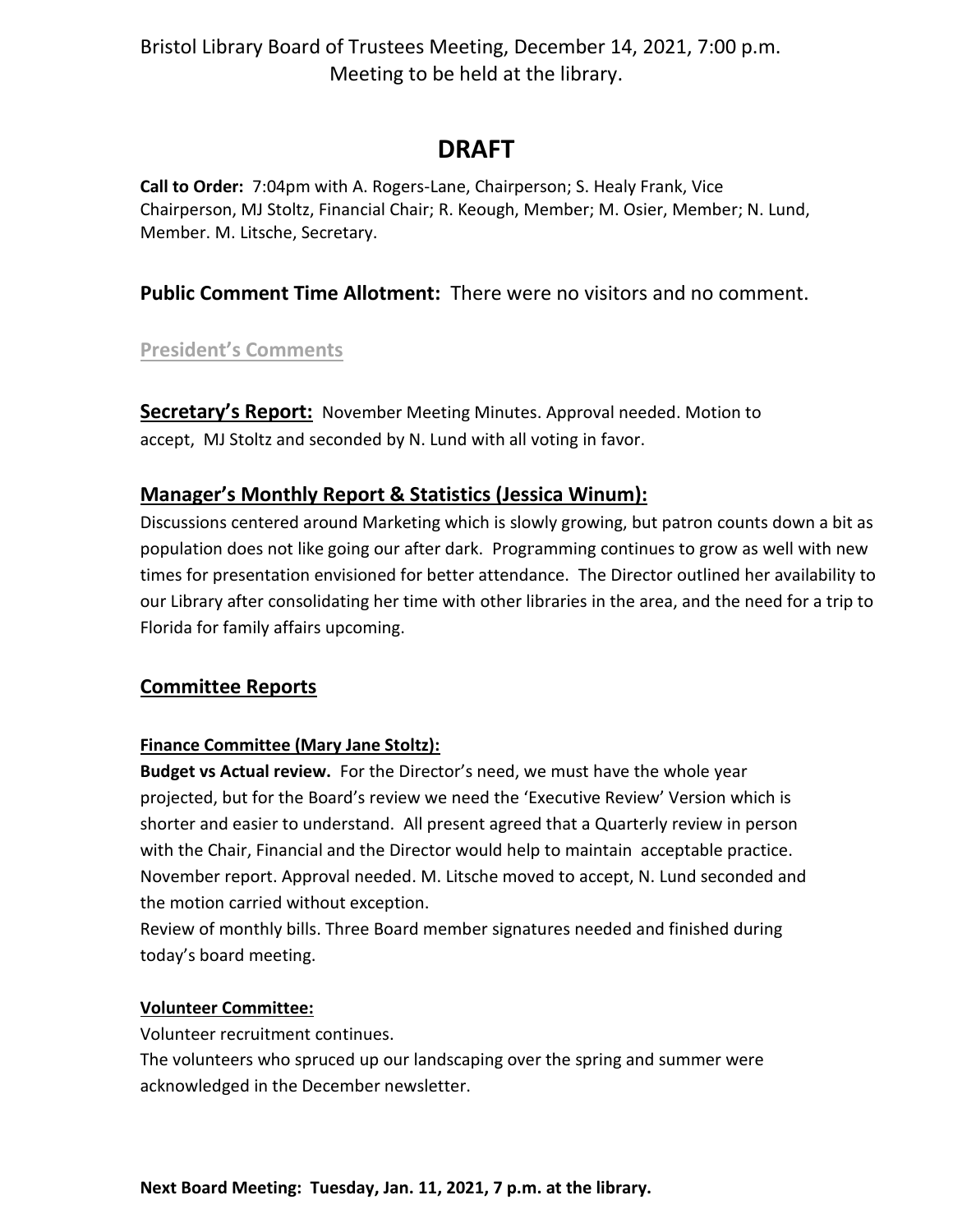#### **Grant Committee: Rebecca Keough**

Work continues on the Penguin Random House and the Association for Rural and Small Libraries. First round applications are due this week.

#### **Operations Committee: Ann Rogers Lane**

Building:

- The water heater has been replaced. Jim Buell donated his time for the water heater installation.
- Paul Schweigert fixed the outlet in the furnace room.
- The furnace inspection is complete. We signed a yearly maintenance agreement with Potter Heating. The benefits to the library are: the yearly maintenance is scheduled and they will notify us so we do not need to remember to schedule it each year. Also, if the furnace does need repair, the costs are reduced, but the suggestion was raised by the board that next year we should shop this contract around as we might do just as well but more cheaply with another provider.
- Aaron Baker sealed the all areas where the squirrels were getting in. We should not have this issue anymore. Jessica and staff report they have not heard anything in the rafters!
- Special thanks to Jessica for organizing all these repairs.

#### **Policy Committee: Mimi Litsche/Mary Jane Stolz/Michael Osier**

Meeting of the Bristol Library Policy Committee was held on 12/9/21 at the Library. Mike Osier, Mary Jane Stolz and Mimi Litsche were present.

We reviewed EP#11 (was #17) Emergency Closing and EP#7, Library Hours and Closings to see if there was overlap and need for amendment. Minor changes were needed to both and were presented to Board for vote. MJ Stoltz moved to accept the amended procedure, seconded by N. Lund and the motion passed without further comment.

Patron Code of conduct was reviewed for needed amendment concerning use of alcohol on Library grounds and amended procedure was sent out to Board for review. There were no comments on the revision. A. Rogers-Lane moved to accept the amended procedure; S. Healy Frank seconded, and the motion passed.

Policies were reviewed for appropriate grouping to facilitate review on a timely basis and a schedule for review of said policies drafted for Board consideration. The Schedule was also sent out for prior review, but does not need a vote as it is only a tool to guarantee timely reviews of Policy and Procedures going forward.

M. Litsche will get with the Library Director at her convenience to complete electronic tracking of policy changes as well as finalizing all policies prior to website publication in the new year.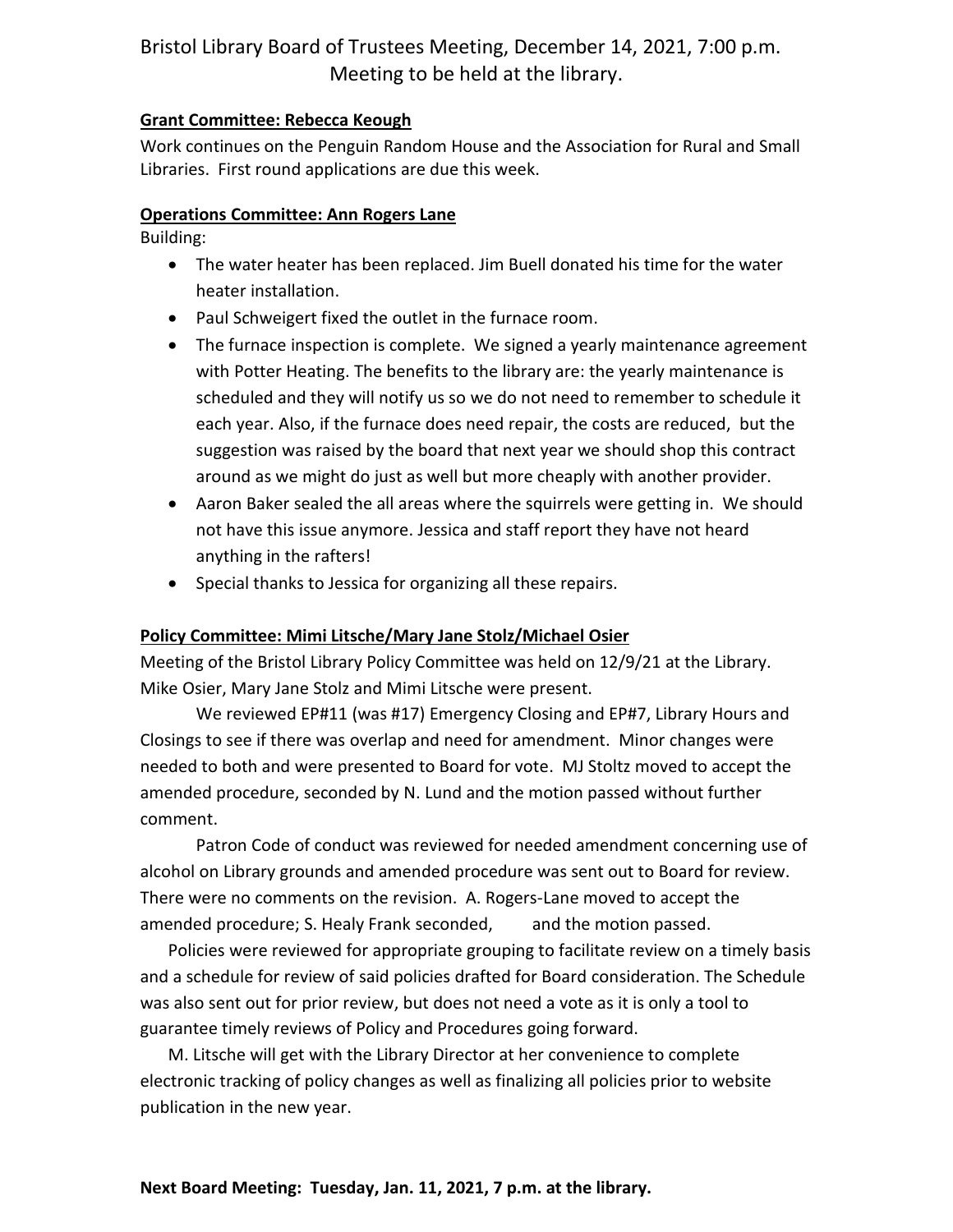M. Osier reported that he has a draft of the Disruption Manual, but wants to have it reviewed by the Chairperson and the Director.

#### **Communications Committee: Sally Healy Frank:**

Jessica has improved and added content to both the web site and our Facebook page. She also reached out to UCC and our events will be printed on their Sunday bulletin.

#### **Fundraising**

#### **Annual Community Letter**

The annual community letter has brought in \$2904.71 to-date. (Jessica recently signed us up for Paypal and we received \$294.71 from that source which is included in the total amount.) The production and postage invoice was \$460.46. After subtracting postage and production costs, we've netted \$2444.25 exceeding our fundraising goal of \$2000. **ROC the Day**

We received \$565.45 on the Roc the Day fundraising event.

**Jessica's Facebook Birthday Fundraiser**

\$225. Thank you Jessica!

**During the November we've raised \$3234.70**

#### **Old Business:** *Business not covered in Committee Reports*

Community Survey has ended. Over 60 responses – the best ever! The excellent survey results are a direct result of Jessica's community outreach and social media savvy. The winner of the survey raffle prize is Mary Pestle.

M. Osier and N. Lund were tasked with analyzing results to be reported at the Jan. Meeting.

**New Business:** *New topics/initiatives. May be assigned to appropriate committee.* Discussion to establish Library Board objectives for 2022. The Chair requested consideration for 2 to 3 Main objectives to be approved at the Jan 2022 meeting. Examples included Fund raising goal, Establishing a Volunteer Chair; Outlining specific Grant needs to be met during the short and long range periods.

Discuss the library's 5-year plan for 2022-2027. Typically, this process flows forth from a group that would include people recruited from the community but led by a Board Member. A. Rogers-Lane asked R. Keough to consider the leadership of this group. R. Keough indicated that she would like to review the previous 5 year plan before she considers the leadership. The Director indicated she has a paper copy of the previous 5 year plan that she will scan to the Board.